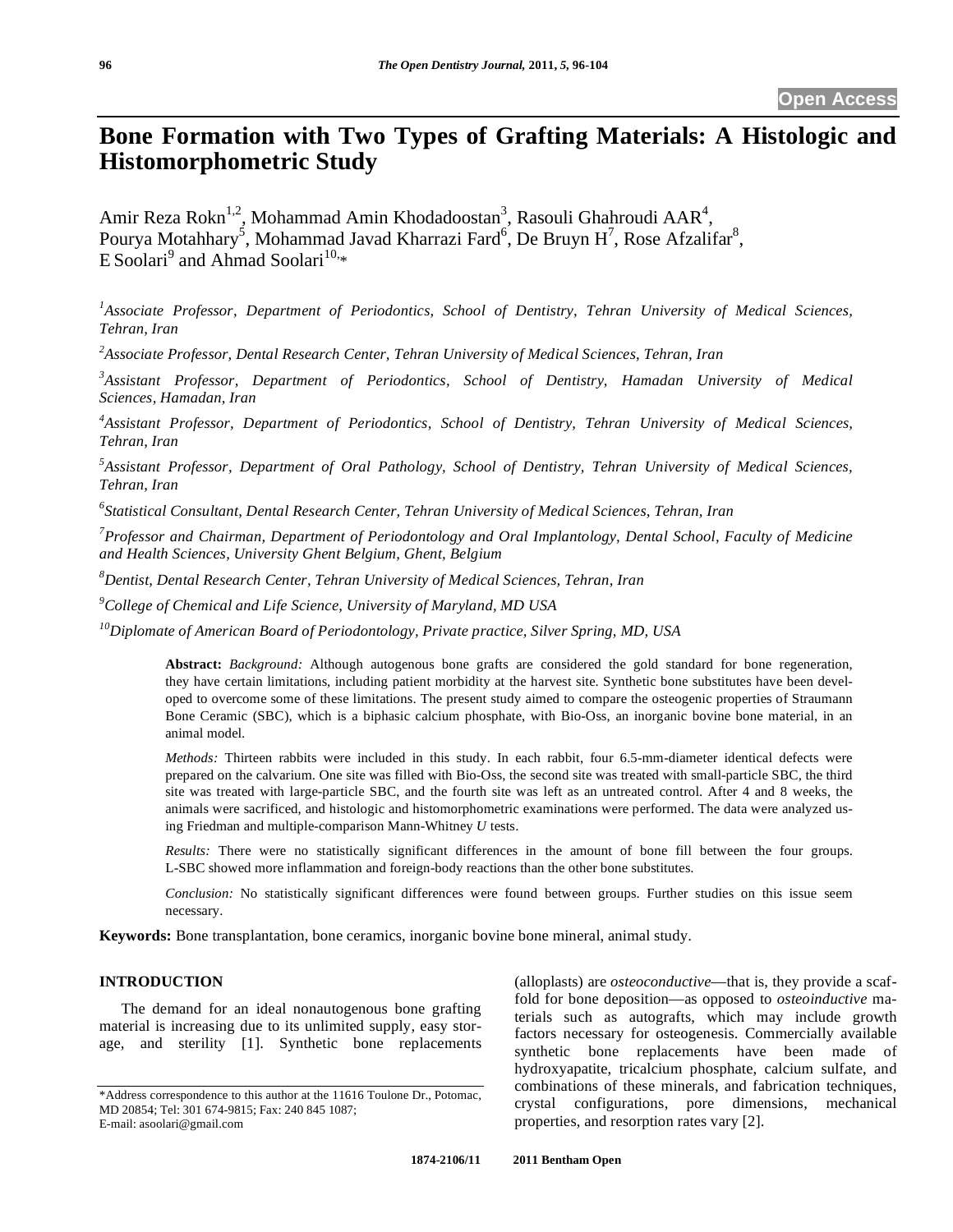

**Fig. (1).** (**a**) Four identical defects were prepared in the rabbit calvarium. (**b**) Three defects were filled with bone xenograft or alloplast materials and one was left unfilled to serve as a control. (**c**) Bone formation in control sample at  $20 \times$  magnification (black arrow = regenerated bone). (**d**) Bio-Oss sample at  $20 \times$  magnification (black arrow = regenerated bone; blue arrow = remaining grafting material). (e) Small-particle bone ceramic sample at  $20 \times$  magnification (black arrow = regenerated bone; blue arrow = remaining grafting material). ( $f$ ) Large-particle bone ceramic sample at  $20 \times$  magnification (black arrow = regenerated bone; blue arrow = remaining grafting material).

Ultimately, the successful repair of bony defects with biomaterials is dependent on sufficient vascularization at the implantation site [3]. Ultrastructural analysis, inorganic chemistry, and new processing modes have been used to develop fully synthetic bone graft materials applicable to the reconstruction of osseous defects [4]. To select the appropriate biomaterial for a given situation, a clinician should consider the physical, chemical, biologic, and processing features of a bone graft. The size and geometry of the bony lesions, as well as the surgical conditions of each patient (e.g., blood supply and mechanical stress), also influence treatment outcomes [5, 6]. Autogenous grafts are considered the gold standard for bone grafting due to their biologic origin and activity. However, the harvesting of autogenous grafts frequently requires additional surgery, and access to donor sites may be limited; these facts have prompted a search for alternative methods and materials [5].

Allograft materials (processed bone from the same species), such as freeze-dried bone and demineralized freezedried bone, have been used for many decades. However, the possibility of disease transmission, although very low, may lessen the desirability of these materials [7, 8].

Alloplastic calcium phosphate bone substitutes, such as hydroxyapatite (HA) and tricalcium phosphate (TCP), have been studied because their composition closely resembles the inorganic phase of bone tissue [9]. HA was used extensively in the 1980s but did not induce proper bone remodeling due to chronic inflammation associated with the very slowly resorbing HA granules, which remained unaltered for an extended period of time. TCP has been shown to have superior resorption characteristics. However, its early resorption, prior to cellular attachment and lymphocytic infiltration, has been associated with unsatisfactory results [4]. The HA/TCP ratio can be manipulated to change the substitution rate and bioactivity of calcium phosphate materials, an advantage that has made them clinically useful in oral and orthopedic surgery [9].

One commonly used bone substitute, Bio-Oss (Geistlich Sons Ltd. Wolhusen, Switzerland), is a xenograft (inorganic bovine bone) that promotes new bone formation, does not interfere with bone healing [10-13], and possesses osteoconductive properties that are superior to those of beta-TCP. Another substitute, Straumann Bone Ceramic (Straumann AG, Basel, Switzerland), is a fully synthetic bone substitute material. It is composed of biphasic calcium phosphate (60% HA and 40% beta-TCP). This combination of a nonabsorbable and bioinert material such as HA with a highly resorbable material (i.e., TCP) [14] is bioactive, bioresorbable, and biocompatible, and it has a high osteoinductive potential [15,16]. This material may offer better conditions for bone regeneration when compared to traditional bone substitutes [17]. However, some studies have concluded that this material is only osteoconductive [18, 19], similar to Bio-Oss [19].

Despite these developments, an ideal substitute for autologous bone is not yet available. The purpose of this study was to histologically and histomorphometrically evaluate the bone repair quality of Straumann Bone Ceramic (SBC) and Bio-Oss in experimental defects prepared in rabbit calvaria. The main hypothesis of this study was that the higher resorption rate of Straumann Bone Ceramic would promote more bone formation than Bio-Oss.

#### **MATERIALS AND METHODOLOGY**

The experimental alloplasts used in the present study were the large-size bone ceramic (L-SBC), with a particle size of 500 to 1000  $\mu$ m, and small-size bone ceramic (S-SBC), with a particle size ranging from  $400$  to  $700 \mu m$ . Both materials were made of beta-TCP and HA (40% beta-TCP, 60% HA). Both the L-SBC and S-SBC materials were sintered at 1100°C to 1500°C and processed to a final porosity of 90% and a pore size of 100 to 500  $\mu$ m.

After careful planning of an interventional animal study and approval by the Ethical Research Committee of the Tehran University School of Dentistry, 13 white New Zealand rabbits were included in this experimental animal study. The mean weight of the rabbits was 2.5 kg. The rabbits were kept on a uniform standard feeding regimen (BabyRabbitPellets, M-0662, Masterfeeds Division, Maple Leaf Mills Ltd, London, Ontario, Canada) starting 2 weeks prior to the study. The study was performed at the Dental Research Center, School of Dentistry, Tehran University of Medical Sciences.

The rabbits were placed under general anesthesia by injection of 10% ketamine and 2% xylazine. The calvarium of each animal was scrubbed with 7% Betadine (povidoneiodine) and the hair on the surgical area was shaved. The area was then isolated with a sterile drape and scrubbed with 7% Betadine for 5 minutes. An anteroposterior (craniocaudal) 10-cm straight incision was made. The skin and subcutaneous tissues were elevated with a periosteal elevator. Using an angled handpiece motor and a 6.5-mm-diameter trephine bur, the authors created four identical circular defects in the calvarium (Fig. **1A**) under external irrigation with normal saline. Anatomic landmarks were referenced to standardize the location of defects; these included the occipital process and the craniocaudal suture. Three types of materials were used to fill three of the defects: (*1*) large-size bone ceramic (L-SBC), (*2*) small-size bone ceramic (S-SBC), and ( $3$ ) Bio-Oss with a particle size of 250 to 1000  $\mu$ m. The fourth defect was left unfilled and served as the control. To eliminate bias in defect location, the defect fill sequence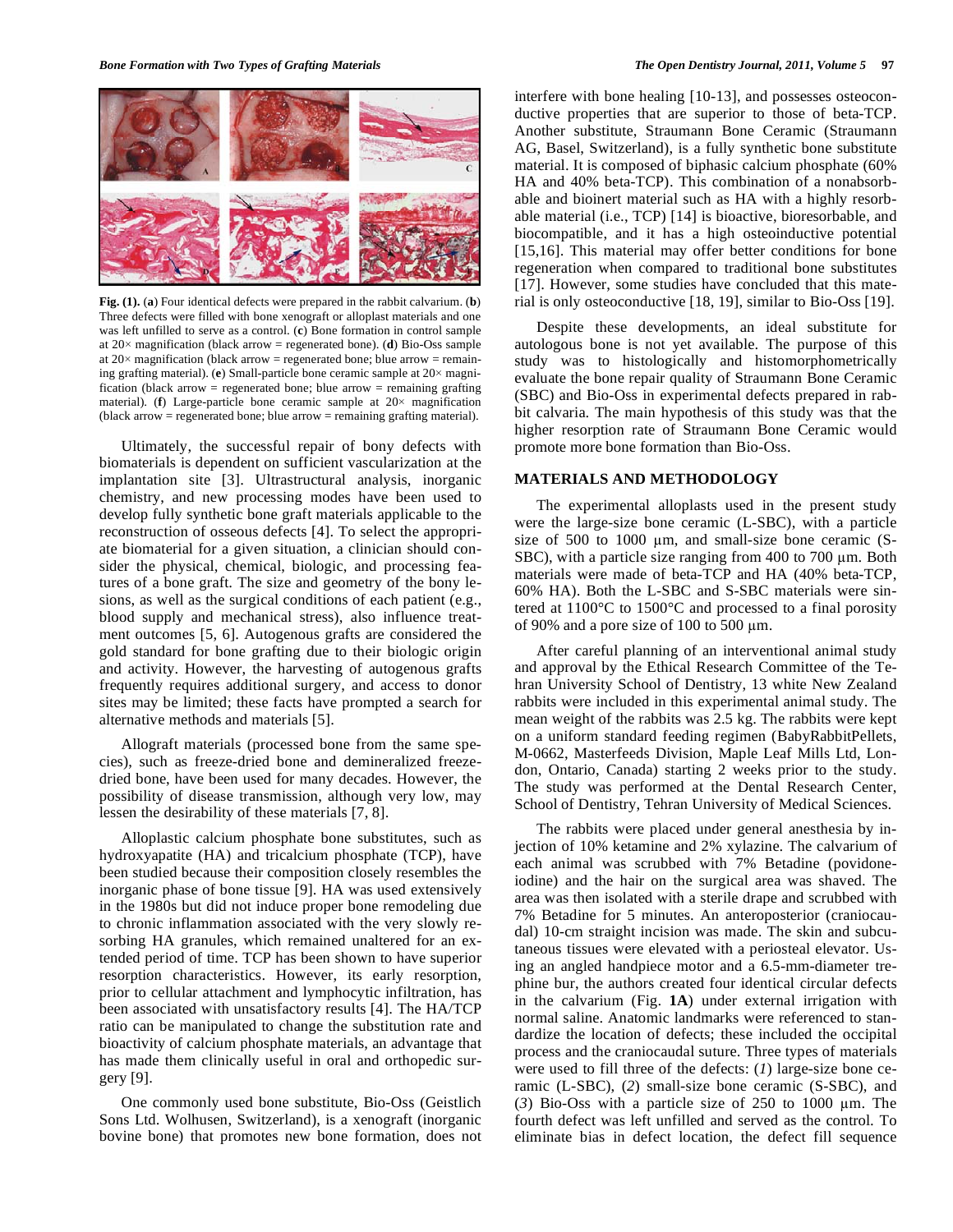(two in frontal bone and two in parietal bone) was varied as follows. In the first rabbit, the defects were treated randomly with the three aforementioned materials and the fourth defect was left unfilled as the control. Then these positions were changed rotationally (clockwise) for the other rabbits (Fig. **1B**). All locations were recorded on charts.

Following placement of the biomaterials, the periosteum was sutured into place with 4.0 Vicryl (Ethicon, Somerville, NJ, USA) and the skin of the calvarium was sutured with 3-0 Nylon (Ethicon, Somerville, NJ, USA). The experimental animals were transferred to a room with a constant temperature of 37°C. To control postoperative pain and swelling, 0.1 mL of ketoprofen was administered daily for up to 3 consecutive days. In addition, 0.6 mL of enrofloxacin (Baytril, Bayer Corp, Shawnee, KS, USA) was administered subcutaneously. One group of rabbits was sacrificed 4 weeks after the surgery and the other group was sacrificed after 8 weeks. The animals were sacrificed with an injection of 2 mL intravenous sodium thiopental into the marginal auricular venules.

Samples were then collected from the surgical areas of the experimental defects. The calvarium was detached from the skull with a saw and fixed in 10% buffered formalin. The distances from the sagittal suture and the parietooccipital suture had been measured and precisely marked prior to the creation of defects; therefore, the same locations were used in all animals, based on the same distances from those sutures.

Histologic sections were prepared from the defect areas, which included the surrounding natural bone. All samples were prepared for hematoxylin and eosin (H&E) staining. First, they were fixed in 10% formalin for 5 days and then they were decalcified with 10% formic acid (Bayer, Germany) for 5 days. During this process, the acid was changed daily and the degree of decalcification was evaluated manually. After decalcification was complete, the samples were put into lithium carbonate for 5 minutes and then each specimen was divided into two parts at the center and prepared for histologic examination in a routine manner. The samples were put into an automatic autotechnicum machine. In this machine they were put into a series of graded alcohol concentrations for dehydration as well as xylol. After they were mounted in paraffin from the cut side, histologic sections (5  $\mu$ m) were created and stained with H&E.

Histologic preparation of all the samples was performed in one laboratory with the same standard technique. Materials and stains were the same for all specimens and were checked regularly based on a national standard program. Although all the samples were not prepared in a single day, they were divided into three groups, each of which was prepared simultaneously. At least five sections were taken from each sample, and all sections were checked precisely. All specimens were observed with a double-head light microscope (BX-41, Olympus, Japan) at  $20 \times$  magnification by two blinded oral pathologists, who were not informed about the source of each sample (e.g., S-SBC, control) and who had been previously calibrated in evaluating bone histomorphometric parameters. In the event of disagreement about a sample, the pathologists examined the sample together to reach an agreement about the scores.

Four qualitative variables were examined.

- 1. The intensity of inflammation, according to lymphocytic infiltration around the bone graft materials in the examined defects. Grade 0 (no inflammation): 0–100 lymphocytes; grade 1 (mild inflammation): 100–500 lymphocytes; grade 2 (moderate inflammation): 500-1000 lymphocytes; and grade 3 (severe inflammation): more than 1000 lymphocytes.
- Presence of a foreign-body reaction, as manifested by the presence of foreign-body giant cells in a granulomatous response. Grade 0 (no foreign-body reaction): 0 foci; grade 1 (mild foreign-body reaction): 0–10 foci; grade 2 (moderate foreign-body reaction): 10–30 foci; and grade 3 (severe foreign body reaction): more than 20 foci.
- 3. The amount of regenerated bone. Digital photographs were taken of each sample through a light microscope at  $20 \times$  magnification (DP-12, Olympus, Japan). In each case, the photographic field was selected from the middle portion of the prepared calvarial opening. These digital photographs were stored and subsequently analyzed by SigmaScan Pro Image Analysis software, Version 5.0, and Adobe Photoshop CS2. In this analysis, the number of pixels in different parts of the image was calculated digitally, and then the average numbers of pixels of regenerated bone were calculated. The entire surgical site was checked for qualitative measures (the surgical area was easy to locate under the microscope, as it was filled with graft material, and graft material was easily detectable). However, only the central part of each surgical site in each section (consisting of  $1 \text{ mm}^2$ ) was selected for evaluation of quantitative measures (bone formation and remaining graft material) to minimize the influence of the native bone present around the border of the cavity on any bone repair mechanisms effected through the graft material. The histologic characteristics of bone, connective tissue, and graft materials were completely different, so they were easily differentiated and determined based on their specific characteristics; stain intensity (color threshold) was just one of these parameters. The color thresholds for bone, graft material, and connective tissue were different and the borders of these areas were easily detectable. Based on these factors, the amounts of bone, graft material, and connective tissue were determined separately in the images, calculated digitally by a software program, and expressed in pixels, as determined by the agreement of two observers and measured with the microscope ruler. The staining intensity was evaluated qualitatively and determined by the agreement of two observers.
- 4. The remaining substitute material was expressed as a number by using the same method described for determining the amount of regenerated bone.

Obtained data were analyzed using SPSS version 16 (SPSS Inc, Chicago, IL, USA). To compare the effects of the type of biomaterials on each of the indices, Friedman nonparametric and post hoc tests (using the Bonferroni correction) were used. Mann-Whitney tests were used to compare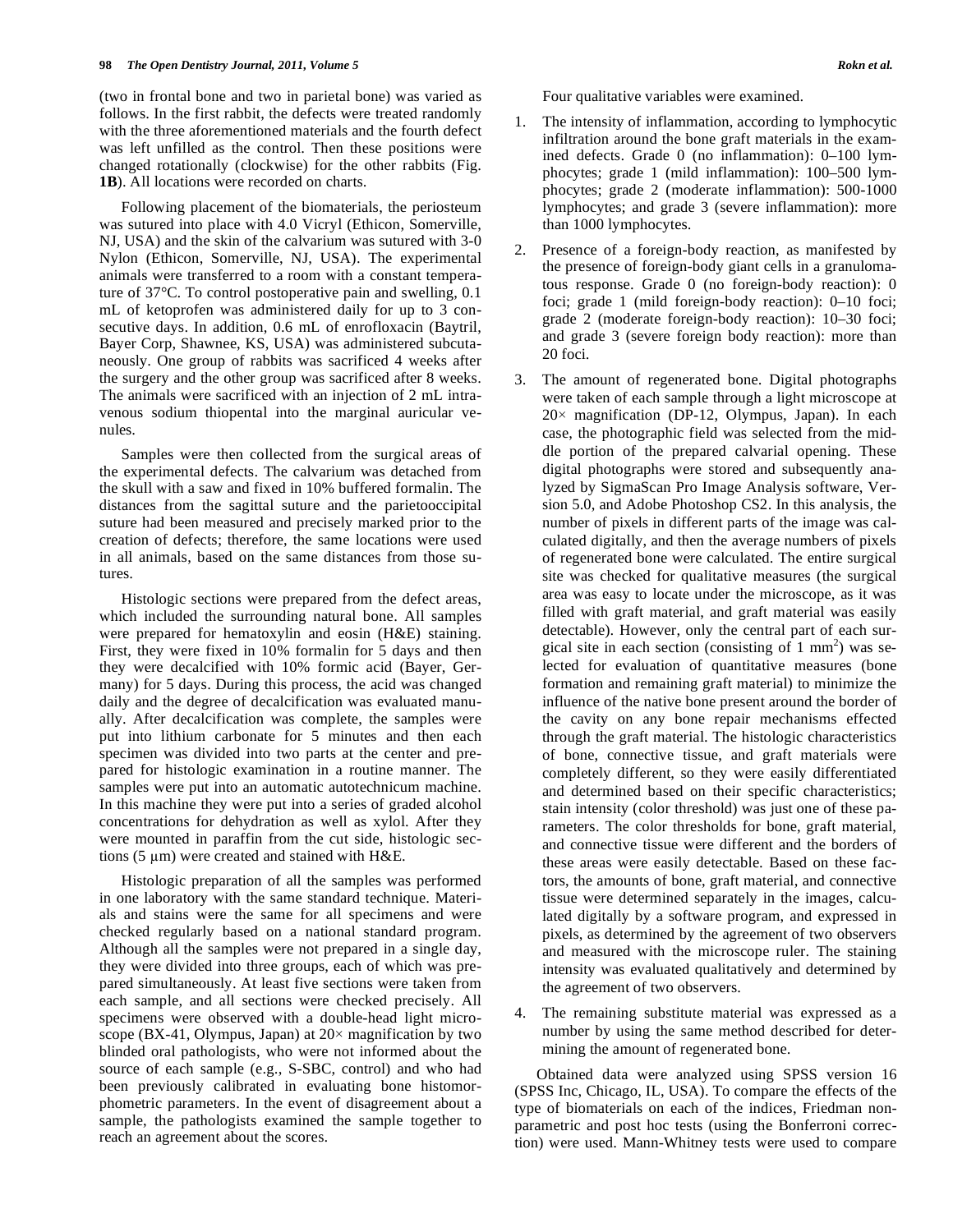| <b>Examination</b>    | <b>Interval</b> | Grade                      | <b>No. of Defects</b> |                             |                  |                  |
|-----------------------|-----------------|----------------------------|-----------------------|-----------------------------|------------------|------------------|
|                       |                 |                            | <b>Bio-Oss</b>        | S-SBC                       | $L-SBC$          | Control          |
| Inflammation          | 4 weeks         | No inflammation            | $\mathbf{0}$          | $\mathbf{1}$                | $\boldsymbol{0}$ | 6                |
|                       |                 | Mild                       | $\overline{4}$        | 3                           | $\sqrt{2}$       | $\mathbf{0}$     |
|                       |                 | Moderate                   | $\mathbf{0}$          | $\overline{c}$              | $\overline{4}$   | $\boldsymbol{0}$ |
|                       |                 | Severe                     | $\boldsymbol{0}$      | $\boldsymbol{0}$            | $\boldsymbol{0}$ | $\boldsymbol{0}$ |
|                       |                 | Missing*                   | $\sqrt{2}$            | $\boldsymbol{0}$            | $\boldsymbol{0}$ | $\boldsymbol{0}$ |
|                       | 8 weeks         | No inflammation            | $\mathbf{1}$          | $\boldsymbol{0}$            | $\boldsymbol{0}$ | $5\,$            |
|                       |                 | $\operatorname{Mild}$      | $\overline{4}$        | $\mathfrak{Z}$              | $\,1$            | $\mathbf{1}$     |
|                       |                 | Moderate                   | $\mathbf{1}$          | $\overline{4}$              | 3                | $\mathbf{1}$     |
|                       |                 | Severe                     | $\mathbf{0}$          | $\boldsymbol{0}$            | 3                | $\boldsymbol{0}$ |
|                       |                 | Missing*                   | $\mathbf{1}$          | $\boldsymbol{0}$            | $\boldsymbol{0}$ | $\boldsymbol{0}$ |
| Foreign-Body Response | 4 weeks         | No reaction                | $\boldsymbol{0}$      | $\boldsymbol{0}$            | $\boldsymbol{0}$ | 6                |
|                       |                 | $\operatorname{Mild}$      | $\overline{4}$        | $\overline{4}$              | $\sqrt{2}$       | $\boldsymbol{0}$ |
|                       |                 | Moderate                   | $\mathbf{0}$          | $\overline{c}$              | $\overline{c}$   | $\mathbf{0}$     |
|                       |                 | Severe                     | $\mathbf{0}$          | $\boldsymbol{0}$            | $\overline{c}$   | $\boldsymbol{0}$ |
|                       |                 | $\operatorname{Missing}^*$ | $\sqrt{2}$            | $\boldsymbol{0}$            | $\boldsymbol{0}$ | $\boldsymbol{0}$ |
|                       | 8 weeks         | No reaction                | $\boldsymbol{0}$      | $\boldsymbol{0}$            | $\boldsymbol{0}$ | 5                |
|                       |                 | Mild                       | $\sqrt{6}$            | $\ensuremath{\mathfrak{Z}}$ | $\mathfrak{Z}$   | $\overline{c}$   |
|                       |                 | Moderate                   | $\boldsymbol{0}$      | $\sqrt{2}$                  | $\mathbf{1}$     | $\mathbf{0}$     |
|                       |                 | Severe                     | $\mathbf{0}$          | $\overline{c}$              | 3                | $\mathbf{0}$     |
|                       |                 | Missing*                   | $\mathbf{1}$          | $\boldsymbol{0}$            | $\boldsymbol{0}$ | $\boldsymbol{0}$ |

# **Table 1. Intensity of Inflammation and Foreign-Body Responses in Each Study Group at 4 and 8 Weeks after Surgery**

\*Sample lost during histologic processing.

### **Table 2. Mean (SDs) no. of Pixels of Regenerated Bone and Remaining Material in Each Study Sample**

|                                    |         | 4 Weeks   |            | 8 Weeks   |             |
|------------------------------------|---------|-----------|------------|-----------|-------------|
| <b>Examination</b>                 | Group   | Mean      | <b>SD</b>  | Mean      | <b>SD</b>   |
| Amount of Regenerated Bone         | Bio-Oss | 160,364.0 | 66,756.87  | 276,423.5 | 170,508.57  |
|                                    | S-SBC   | 130,333.1 | 135,396.22 | 87,845.5  | 83,882.07   |
|                                    | L-SBC   | 107,541.5 | 71,968.26  | 128,127.1 | 175, 171.66 |
|                                    | Control | 192,216.5 | 177,603.57 | 188,036.8 | 116,198.17  |
|                                    |         |           |            |           |             |
| Amount of Remaining Graft Material | Bio-Oss | 255,965.6 | 84,505.70  | 222,002.5 | 368,75.83   |
|                                    | S-SBC   | 211,416.1 | 98,958.28  | 170,038.1 | 96,185.99   |
|                                    | L-SBC   | 252,955.0 | 118,198.21 | 242,546.0 | 135,916.00  |
|                                    | Control | <b>NA</b> | <b>NA</b>  | <b>NA</b> | NA          |

NA = not applicable. No significant differences were found between materials (*P* > .05). For Bio-Oss, the amount of regenerated bone was significantly different between week 4 and week 8 (*P* < .05).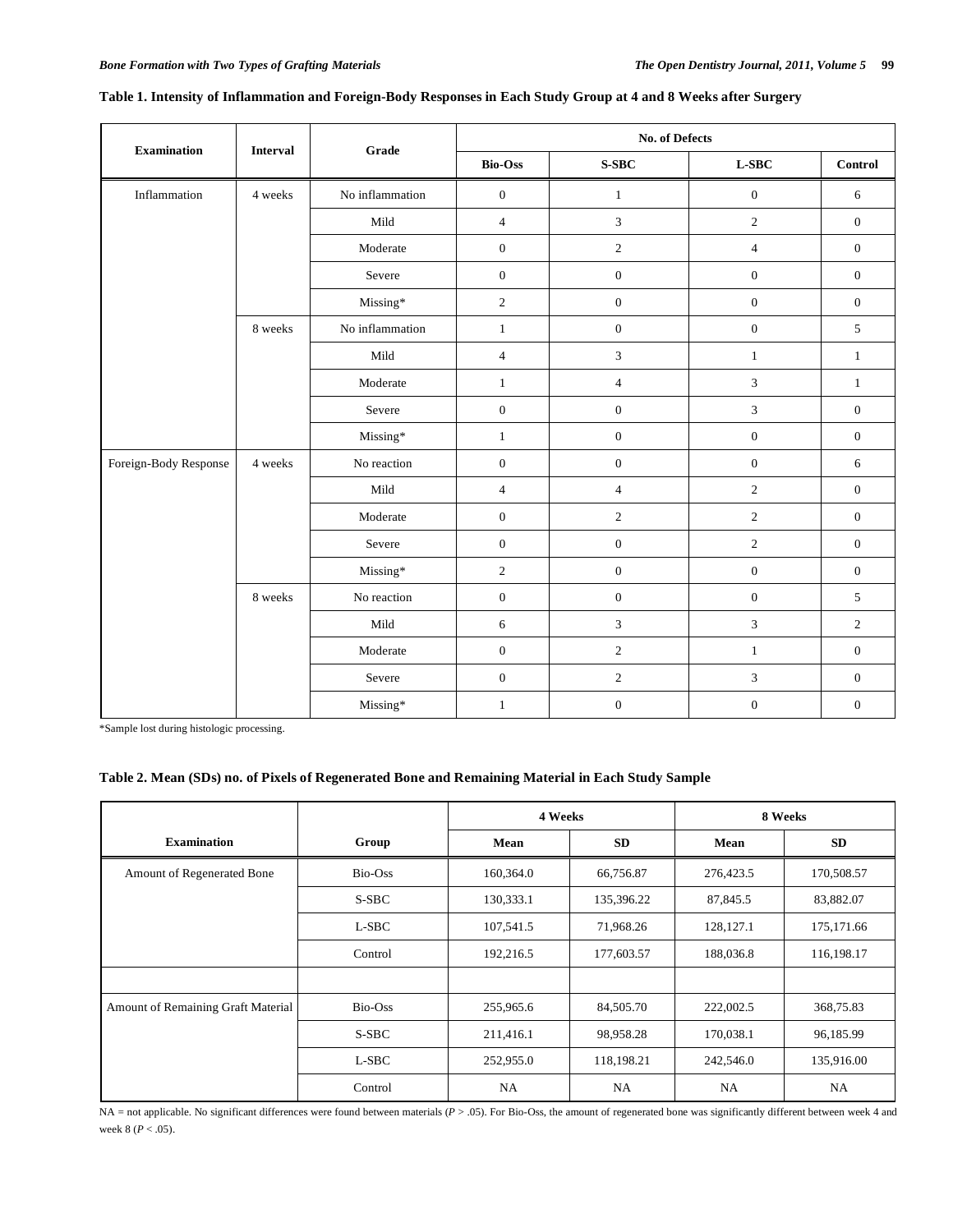|                       |                 |                      | <b>Number of Defects</b> |                  |                             |                             |
|-----------------------|-----------------|----------------------|--------------------------|------------------|-----------------------------|-----------------------------|
| <b>Examination</b>    | <b>Interval</b> | Grade                | <b>Bio-Oss</b>           | $S-SBC$          | $L-SBC$                     | Control                     |
| Regenerated Bone      | 4 weeks         | None or Negligible   | $\,1$                    | 3                | $\mathfrak{Z}$              | $\boldsymbol{0}$            |
|                       |                 | $\mbox{Few}$         | $\,1$                    | $\mathbf{1}$     | $\boldsymbol{0}$            | $\mathfrak{Z}$              |
|                       |                 | Moderate             | $\mathbf{1}$             | $\boldsymbol{0}$ | $\mathfrak{Z}$              | $\sqrt{2}$                  |
|                       |                 | High                 | $\mathbf{1}$             | $\sqrt{2}$       | $\boldsymbol{0}$            | $\mathbf{1}$                |
|                       |                 | $\mathbf{Missing}^*$ | $\mathbf{1}$             | $\boldsymbol{0}$ | $\boldsymbol{0}$            | $\boldsymbol{0}$            |
|                       | 8 weeks         | No or Negligible     | $\mathbf{0}$             | $\overline{3}$   | $\ensuremath{\mathfrak{Z}}$ | $\boldsymbol{0}$            |
|                       |                 | Few                  | $\boldsymbol{0}$         | $\sqrt{2}$       | $\sqrt{2}$                  | $\mathfrak{Z}$              |
|                       |                 | Moderate             | $\overline{4}$           | $\sqrt{2}$       | $\sqrt{2}$                  | $\ensuremath{\mathfrak{Z}}$ |
|                       |                 | High                 | $\overline{c}$           | $\boldsymbol{0}$ | $\boldsymbol{0}$            | $\mathbf{1}$                |
|                       |                 | $\mathbf{Missing}^*$ | $\mathbf{1}$             | $\boldsymbol{0}$ | $\boldsymbol{0}$            | $\boldsymbol{0}$            |
| Remaining Biomaterial | 4 weeks         | No or Negligible     | $\mathbf{0}$             | $\mathbf{0}$     | $\boldsymbol{0}$            | NA                          |
|                       |                 | Few                  | $\boldsymbol{0}$         | $\mathbf{1}$     | $\,1\,$                     | NA                          |
|                       |                 | Moderate             | $\boldsymbol{0}$         | $\mathfrak{Z}$   | $\boldsymbol{0}$            | NA                          |
|                       |                 | High                 | $\overline{4}$           | $\sqrt{2}$       | $\sqrt{5}$                  | $_{\rm NA}$                 |
|                       |                 | $\mathbf{Missing}^*$ | $\sqrt{2}$               | $\boldsymbol{0}$ | $\boldsymbol{0}$            |                             |
|                       | 8 weeks         | No or Negligible     | $\boldsymbol{0}$         | $\boldsymbol{0}$ | $\boldsymbol{0}$            | $_{\rm NA}$                 |
|                       |                 | Few                  | $\boldsymbol{0}$         | $\boldsymbol{0}$ | $\boldsymbol{0}$            | NA                          |
|                       |                 | Moderate             | $\mathbf{1}$             | $\sqrt{2}$       | $\ensuremath{\mathfrak{Z}}$ | $_{\rm NA}$                 |
|                       |                 | High                 | $\sqrt{5}$               | $\sqrt{5}$       | $\overline{4}$              | $\rm NA$                    |
|                       |                 | $\mathbf{Missing}^*$ | $\mathbf{1}$             | $\boldsymbol{0}$ | $\boldsymbol{0}$            |                             |

**Table 3. No. of Defects with Different Amounts of Regenerated Bone and Remaining Biomaterial at Both Time Intervals** 

NA = not applicable.

\* Sample lost during histologic processing.

No differences were found between groups at any time period  $(P > .05)$ .

histologic and histomorphometric indices between the two follow-up periods.

#### **RESULTS**

Fifty-two defects, each 6.5 mm in diameter, were prepared using a trephine bur in the calvaria of 13 rabbits. Each of the three graft materials was used to fill in 13 defects, and 13 defects were left unfilled (controls). Histologic sections were prepared at weeks 4 and 8 and examined microscopically (Figs. **1C** to **1F**). Six and seven rabbits were sacrificed at weeks 4 and 8, respectively. Some samples could not be processed histologically and therefore could not be evaluated (Tables **1** to **3**).

The intensity of inflammation and the foreign-body responses of all specimens were evaluated qualitatively. Table **1** presents the inflammation and foreign-body reactions observed in each study group according to healing time and intensity. The least amount of inflammation was observed in the control group, followed in order by the Bio-Oss, S-SBC, and L-SBC groups. In terms of inflammation, significant differences  $(P < .05)$  were found between the control and Bio-Oss sites, the control and S-SBC sites, the control and L-SBC sites, and between the Bio-Oss and L-SBC sites (*P* < .05). However, no significant differences in inflammation were seen between the L-SBC and S-SBC groups. With regard to the presence of multinucleated giant cells, there were significantly more cells observed for the grafted groups than for the ungrafted control group ( $P < .05$ ).

The means and standard deviations of the amount of regenerated bone and the amount of substitute material remaining in the defects at each time point are presented quantitatively in Table 2 and qualitatively in Table 3. The amount of bone formed in the Bio-Oss group was greater than that seen for other groups, although this difference was not statistically significant ( $P > .05$ ). The control sites showed the next highest amount of bone formation, followed by the L-SBC and S-SBC sites, in that order, although, again, these amounts were not statistically different.

There was significantly more regenerated bone at 8 weeks after surgery compared to 4 weeks postsurgery in the Bio-Oss group ( $P < .05$ ). This change was not significant for the other groups ( $P > .05$ ). No other statistically significant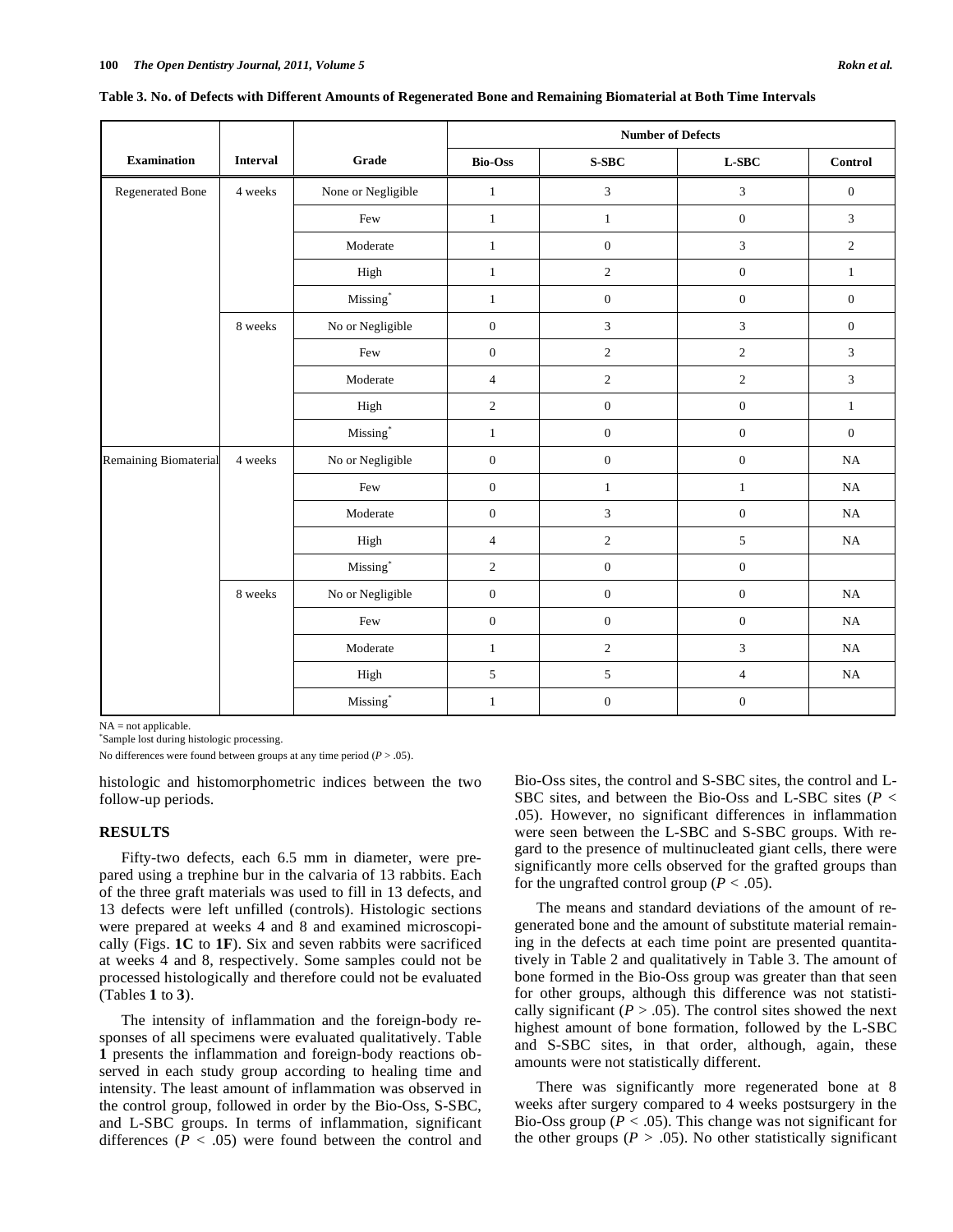differences were observed between the fourth and eighth weeks  $(P > .05)$ .

### **DISCUSSION**

In the present study, the amounts of regenerated bone and remaining graft material, along with the severity of inflammation and foreign-body reactions, were compared between groups of defects grafted with S-SBC, L-LBC, or Bio-Oss or left unfilled and allowed to heal for 4 or 8 weeks. The authors observed significantly more inflammation at sites grafted with Bio-Oss compared with the control (ungrafted) group. These findings were consistent with those of other investigators, who observed similar results for Bio-Oss [19, 20]. However, other studies observed no proliferation of inflammatory cells following the application of Bio-Oss for maxillary sinus augmentation and the rehabilitation of other facial skeletal structures [14, 21-25]. These differences could be a result of variations in study designs, sampling techniques, operator accuracy, and histologic criteria. In addition, the present authors found significantly more inflammation in the sites treated with bone ceramic, especially in the L-SBC group, compared to the control and Bio-Oss groups. The release of microparticles from biphasic materials (resulting from insufficient sintering) and the larger particle size of L-SBC may have resulted in localized inflammation [26, 27].

With regard to foreign-body responses and the presence of multinucleated giant cells, the grafted sites showed significantly more of a response than the ungrafted sites. L-SBC and Bio-Oss showed the greatest and the least degrees of foreign-body reaction among grafted sites, respectively. The presence of these inflammatory cells could be indicative of a host reaction to inert materials [26]. The semi-osteoclastic multinucleated cells play an important role in the resorption and the substitution of biomaterials.

In the present study, the amount of bone formed in the Bio-Oss–grafted sites was greater than that seen in the other groups, although no statistically significant difference was found. These results are consistent with many previous studies, which have shown Bio-Oss to be a biocompatible material with a good potential for bone formation [10, 11, 28-31]. The porosity and particle shape of this material increase the surface area, which may make Bio-Oss an appropriate scaffold for the penetration of cells mediating osteogenesis and angiogenesis [20]. The control, L-SBC, and S-SBC groups showed less bone formation, in that order. However, again, this difference was not significant. The greater inflammation observed at the bone ceramic–treated sites may have interfered with osteogenesis. The small particle size for the S-SBC group may have resulted in compaction of the material, resulting in less space between particles for angiogenesis and therefore less bone formation. The present results showed that there was no significant difference in bone regeneration between the control group and the other groups. This finding is inconsistent with previously published results [16-20]. The authors speculate that the thick periosteal layer of rabbit calvaria, which was carefully sutured during wound closure, may have acted as a natural barrier membrane to induce guided tissue regeneration.

There was a significant difference in the amount of regenerated bone after 8 weeks compared to 4 weeks in the Bio-Oss group. Also, more secondary bone formation was observed at 8 weeks in the Bio-Oss group. The lower degree of inflammation in the Bio-Oss group may have resulted in less cell damage [11, 32], which, in turn, may have contributed to faster bone maturation.

The amount of remaining bone substitute was not significantly different between the study groups. L-SBC showed the highest percentage of remaining graft material, followed by Bio-Oss and S-SBC. The resorption of graft materials by cellular activity is affected by the particle size and the composition and porosity of the material. Larger particles require more time to resorb [33, 34]. The bone substitutes used in this study had three different sizes: S-SBC, with a particle size of  $400$  to  $700 \mu m$ ; L-SBC, with a particle size of  $500$  to 1000  $\mu$ m and a beta-TCP/HA ratio of 40 to 60; and Bio-Oss, with a particle size of  $250$  to  $1000 \mu m$  [35, 36]. It is not surprising that the L-SBC had the most remaining material. However, it is surprising that more S-SBC material remained than Bio-Oss, even though the S-SBC particles were somewhat smaller than the Bio-Oss particles. This may be related to the percentage of HA in the S-SBC, which made its resorption time longer, or it may be related to the different shape of the SBC particles; whereas the SBC particles are round, the Bio-Oss particles are irregularly shaped. This may have resulted in more space between particles, influencing angiogenesis. Also, although Bio-Oss is also available in a 1000- to 2000-um size, this was considered too large for the rabbit model.

Some studies have shown that larger defects that are filled with HA take longer to be replaced by bone than smaller defects [33, 34, 37, 38]. Since the particles had a range of sizes, it is possible that smaller particles in the S-SBC filled in around larger particles, eliminating spaces that would otherwise have allowed for vascular and osteogenic ingrowth. The goal of the present study was to compare synthetic bone (Straumann Bone Ceramic, which is composed of HA and beta-TCP and is available in small- and largeparticle versions, both of which are smaller than  $1000 \mu m$ ) with Bio-Oss (natural HA). There is some overlapping of particle sizes in the experimental groups, and this may have contributed to the lack of differences between materials observed here. However, the particle size for both experimental groups was smaller than 1000 µm. This selection of small particles minimizes the bias that particle size might have on bone formation (i.e., different rates of angiogenesis between the particles). Other studies have showed that differences in particle size influenced the outcome [39]. However, Chackartchi *et al.* observed, in a histomorphometric analysis, that both granule sizes produced the same pattern of bone formation: bone surrounded the graft granules and produced a network of bridges between graft particles [40]. In addition, the authors considered it more appropriate to use smaller particles because more particles could be utilized to fill the small defects in rabbits, whereas only a few larger particles could have been used.

The HA in Bio-Oss is natural and, unlike the synthetic HA that is used in SBC, may undergo physiologic remodeling and resorption, which promote bone formation. SBC is a bone substitute (a synthetic bone graft material), while Bio-Oss is a xenograft, a deproteinized bovine bone material. A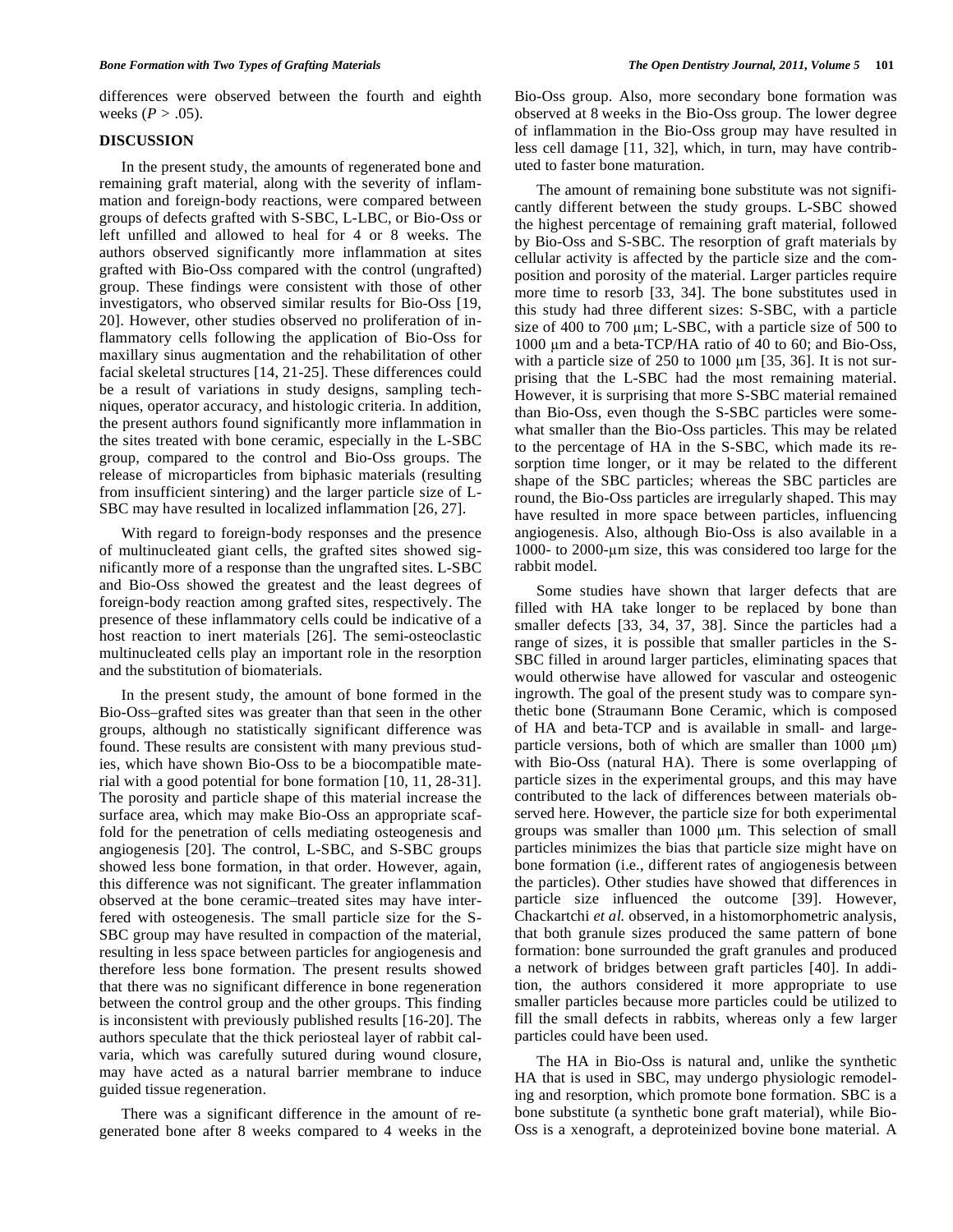study of Park *et al.* [41] concluded that HA was better than the Bio-Oss as an osteoconductive bone substitute for treating osseous defects in critical-size defects of rat calvaria. Similar findings were observed author when rabbit calvarium was used. In 2008, Schwartz *et al.* [42] selected bone graft material based on their relative resorption or degradation *in vivo* and their osteogenic properties. The authors recommended that bone graft materials should be selected not only for their ability to support new bone formation but also for their impact on the remodeling phase of bone healing. With bovine bone mineral, in contrast to synthetic hydroxyapatite and bioactive glass, a larger number of particles were covered with osseous tissue in a histological study of comparison of biomaterial implants in the dental socket [43].

The authors' expectations regarding the higher bone resorption rate of bone ceramic compared to Bio-Oss did not turn out to be correct; perhaps the study time intervals and the number of the samples may have been influential. However, it should be noted that in histomorphometric studies, bony surfaces are detected using a software program and represented as "pixel counts." The development and distribution of the bone components, along with the sum of the bony surfaces, may be one reason that a higher resorption rate for bone ceramic was not found. In the present study, the authors observed a narrow band of bone (Figs. **1C** to **1F**). Since no space-occupying material existed in this band, the high pixel count may be attributed to software overestimation. The osteogenesis pattern was similar for control defects. In the other groups, however, the thickness of the defects was preserved and new bone was being formed across a broader surface area. Of course, the remainder of the bone substitute material occupied the remaining defect space. This may have resulted in a decreased pixel count of newly formed bone despite the seemingly appropriate thickness of the defect. If more time had been allowed for healing following defect creation and grafting surgery, further resorption of the bone substitute material and its replacement with new bone and greater bone volume may have been achieved in the grafted sites compared to the control group. This absence of more pronounced new bone formation may have been partly a result of dermal and periosteal collapse covering the defects and intracranial pressure, leading to a decreased defect space.

The rabbit is commonly used in animal experiments for medical research. Some of its advantages are that it is easily handled, has a rapid bone turnover rate, and is fully mature within 6 months. Rabbit cranial defects provide a good firstphase bone model for experiments related to bone grafting materials and evaluations of bone regeneration due to the adequate amount of bone marrow facilitating bone formation [44, 45]. Moreover, the rabbit has a larger cranium than the rat, which makes it possible to create multiple defects in one cranium, which reduces operation time, costs, and observational errors among individuals. The remodeling phase in rabbit is about three times more rapid than in humans; therefore, a healing period of 2 to 4 weeks was considered appropriate to evaluate the early healing response, and 8 weeks or more can be used to assess late healing, such as bone incorporation, resorption of materials, bone remodeling, or the amount of bone regeneration [46-50].

A clinical study of Froum *et al.* [51] calculated vital bone formation using SBC with biphasic calcium phosphate (BCP) following bilateral sinus grafting. SBC was compared with (Bio-Oss) 6 to 8 months following graft placement. The result was the same as in the present study: The amount of vital bone formation was not significantly different. However, the study was in the human maxillary sinus and the authors waited 6 to 8 months before performing histomorphometric analysis. The bone mixture for each material was composed of 50% 0.25- to 1.0-mm-size particles and 50% 1.0- to 2.0-mm-size particles. Histologically, both materials appeared to be osteoconductive and support new bone formation. Froum *et al.* did not use a control (i.e., no sinus grafting). However, in the present study there was no statistically significant difference between control, SBC, and Bio-Oss sites. The present authors speculate that if particle sizes with no to minimal overlapping had been chosen, the result might have been different.

Because synthetic HAs and bovine bone are not able to induce bone formation when implanted in subcutaneous muscle tissues and the maxillary defects in rats, these biomaterials are considered to be osteoconductive [52-55]. Osteoconductive materials provide the appropriate scaffold or template to allow vascular ingress, cellular infiltration, and cellular attachment. Osteoinductive materials such as bone morphogenic proteins stimulate uncommitted cells to convert phenotypically to osteoprogenitor cells.

The present study is similar to a recent published clinical study [56]. In which the investigators used qualitative histological and quantitative histomorphical analysis. The extrapolated data from our study showed that both SBC and Bio-Oss are osteoconductive and acceptable bone substitute materials for bone augmentation, which is in agreement with the study of Frenken *et al.* [56].

### **CONCLUSIONS**

In the present study in a rabbit grafting model, Straumann Bone Ceramic generated less new bone compared to Bio-Oss and control groups, although the differences in bone formation were not significant. Future studies with a larger sample size and different healing intervals should be designed to further clarify the differences between Bio-Oss and other bone substitutes.

#### **ACKNOWLEDGMENTS**

This study was partly supported by the Dental Research Center, Tehran University of Medical Sciences. The authors would like to thank Dr. M. M. Dehghan for animal testing and for his contributions to the study.

#### **SOURCES OF SUPPORT**

This study was partly supported by the Dental Research Center, Tehran University of Medical Sciences.

## **ONE-SENTENCE SUMMARY**

Grafting with Straumann Bone Ceramic resulted in less new bone formation compared to Bio-Oss in a rabbit model, although this difference was not significant.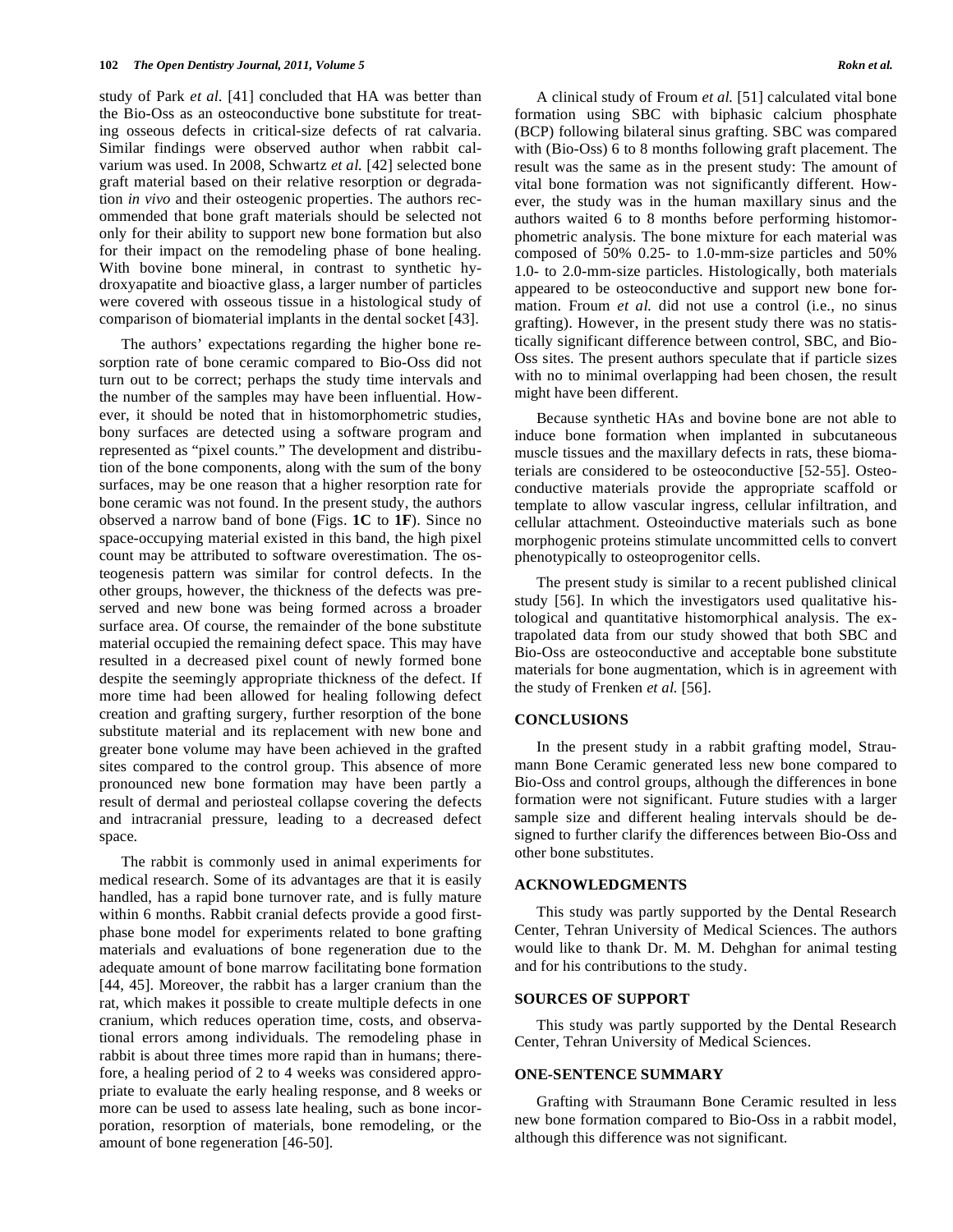#### **REFERENCES**

- [1] Kauschke E, Rumpel E, Fanghanel J, Bayerlein T, Gedrange T, Proff P. The *in vitro* viability and growth of fibroblasts cultured in the presence of different bone grafting materials (nanobone and straumann bone Ceramic). Folia Morphol (Warsz) 2006; 65: 37-42.
- [2] Bucholz RW. Nonallograft osteoconductive bone graft substitute. Clin Orthop Res 2002; 395: 44-52.
- [3] Lynch SE, Genco RJ, Marx RE. Tissue engineering: applications in maxillofacial surgery and periodontics. Carol Stream, IL: Quintessence 1999.
- [4] Habibovic P, Kruyt MC, Juhl MV, *et al*. Comparative *in vivo* study of six hydroxyapatite-based bone graft substitutes. J Orthop Res 2008; 26: 1363-70.
- [5] Fellah BH, Gauthier O, Weiss P, Chappard D, Layrolle P. Osteogenicity of biphasic calcium phosphate ceramics and bone autograft in a goat model. Biomaterials 2008; 29: 1177-88.
- [6] Stein JM, Fickl S, Yekta SS, Hoischen U, Ocklenburg C, Smeets R. Clinical evaluation of a biphasic calcium composite grafting material in the treatment of human periodontal intrabony defects: a 12 month randomized controlled clinical trial. J Periodontol 2009; 80: 1774-82.
- [7] Crawford MJ, Swenson CL, Arnoczky SP, O'Shea J, Ross H. Lyophilization does not inactivate infectious retrovirus in systemically infected bone and tendon allografts. Am J Sports Med 2004 ; 32(3): 580-6.
- [8] Munting E, Wilmart JF, Wijne A, Hennebert P, Delloye C. Effect of sterilization on osteoinduction. Comparison of five methods in demineralized rat bone. Acta Orthop Scand 1988; 59: 34-8.
- [9] Anderegg CR, Alexander DC, Freidman M. A bioactive glass particulate in the treatment of molar furcation invasions. J Periodontol 1999; 70: 384-7.
- [10] Hammerle CH, Chiantella GC, Karring T, Lang NP. The effect of a deproteinized bovine bone mineral on bone regeneration around titanium dental implants. Clin Oral Implants Res 1998; 9: 151-62.
- [11] Nomura T, Katz JL, Powers MP, Saito C. Evaluation of the micromechanical elastic properties of potential bone-grafting materials. J Biomed Mater Res B Appl Biomater 2005; 73: 29-34.
- [12] Orsini G, Scarano A, Degidi M, Caputi S, Iezzi G, Piattelli A. Histological and ultrastructural evaluation of bone around Bio-Oss particles in sinus augmentation. Oral Dis 2007; 13: 586-93.
- [13] Simion M, Fontana F, Rasperini G, Maiorana C. Vertical ridge augmentation by expanded-polytetrafluoroethylene membrane and a combination of intraoral autogenous bone graft and deproteinized anorganic bovine bone (Bio Oss). Clin Oral Implants Res 2007; 18: 620-9.
- [14] Victoria EC, Gnanam FD. Synthesis and characterization of biphasic calcium phosphate. Trends Biomater Artif Organs 2002; 16(1): 12-14.
- [15] Paknejad M, Emtiaz S, Rokn A, Islamy B, Safiri A. Histologic and histomorphometric evaluation of two bone substitute materials for bone regeneration: an experimental study in sheep. Implant Dent 2008; 17: 471-9.
- [16] Farina NM, Guzon FM, Pena ML, Cantalapiedra AG. *In vivo* behaviour of two different biphasic ceramic implanted in mandibular bone of dogs. J Mater Sci Mater Med 2008; 19: 1565-73.
- [17] Jafarian M, Eslaminejad MB, Khojasteh A, *et al*. Marrow-derived mesenchymal stem cells-directed bone regeneration in the dog mandible: a comparison between biphasic calcium phosphate and natural bone mineral. Oral Surg Oral Med Oral Pathol Oral Radiol Endod 2008; 105: e14-24.
- [18] Bodde EW, Wolke JG, Kowalski RS, Jansen JA. Bone regeneration of porous beta-tricalcium phosphate (Conduit TCP) and of biphasic calcium phosphate ceramic (Biosel) in trabecular defects in sheep. J Biomed Mater Res A 2007; 82: 711-22.
- [19] Schwarz F, Herten M, Ferrari D, *et al*. Guided bone regeneration at dehiscence-type defects using biphasic hydroxyapatite + beta tricalcium phosphate (Bone Ceramic) or a collagen-coated natural bone mineral (Bio-Oss Collagen): an immunohistochemical study in dogs. Int J Oral Maxillofac Surg 2007; 36: 1198-206.
- [20] Artzi Z, Tal H, Dayan D. Porous bovine bone mineral in healing of human extraction sockets. Part 1: histomorphometric evaluations at 9 months. J Periodontol 2000; 71: 1015-23.
- [21] Fuerst G, Tangl S, Gruber R, Gahleitner A, Sanroman F, Watzek G. Bone formation following sinus grafting with autogenous bone-

derived cells and bovine bone mineral in minipigs: preliminary findings. Clin Oral Implants Res 2004; 15: 733-40.

- [22] Iezzi G, Scarano A, Mangano C, Cirotti B, Piattelli A. Histologic results from a human implant retrieved due to fracture 5 years after insertion in a sinus augmented with anorganic bovine bone. J Periodontol 2008; 79: 192-8.
- [23] Merkx MA, Maltha JC, Freihofer HP. Incorporation of composite bone implants in the facial skeleton. Clin Oral Implants Res 2000; 11: 422-9.
- [24] Piattelli M, Favero GA, Scarano A, Orsini G, Piattelli A. Bone reactions to anorganic bovine bone (Bio-Oss) used in sinus augmentation procedures: a histologic long-term report of 20 cases in humans. Int J Oral Maxillofac Implants 1999;14: 835-40.
- [25] Scarano A, Pecora G, Piattelli M, Piattelli A. Osseointegration in a sinus augmented with bovine porous bone mineral: histological results in an implant retrieved 4 years after insertion: a case report. J Periodontol 2004; 75: 1161-6.
- [26] Develioglu H, Saraydin SU, Dupoirieux L, Sahin ZD. Histological findings of long-term healing of the experimental defects by application of a synthetic biphasic ceramic in rats. J Biomed Mater Res A  $2007:80:505-8$ .
- [27] Lu J, Blary MC, Vavasseur S, Descamps M, Anselme K, Hardouin P. Relationship between bioceramics sintering and micro-particlesinduced cellular damages. J Mater Sci Mater Med 2004; 15: 361-5.
- [28] Sculean A, Stavropoulos A, Windisch P, Keglevich T, Karring T, Gera I. Healing of human intrabony defects following regenerative periodontal therapy with a bovine-derived xenograft and guided tissue regeneration. Clin Oral Investig 2004; 8: 70-4.
- [29] Slotte C, Lundgren D. Augmentation of calvarial tissue using nonpermeable silicone domes and bovine bone mineral: an experimental study in the rat. Clin Oral Implants Res 1999; 10: 468-76.
- [30] Stavropoulos A, Kostopoulos L, Nyengaard JR, Karring T. Deproteinized bovine bone (Bio-Oss) and bioactive glass (Biogran) arrest bone formation when used as an adjunct to guided tissue regeneration (GTR): an experimental study in the rat. J Clin Periodontol 2003; 30: 636-43.
- [31] Stephan EB, Jiang D, Lynch S, Bush P, Dziak R. Anorganic bovine bone supports osteoblastic cell attachment and proliferation. J Periodontol 1999; 70: 364-9.
- [32] Lu J, Tang T, Ding H, Dai K. [Micro-particles of bioceramics could cause cell and tissue damage]. Sheng Wu Yi Xue Gong Cheng Xue Za Zhi 2006; 23: 85-9.
- [33] Crespi R, Cappare P, Gherlone E. Magnesium-enriched hydroxyapatite compared to calcium sulfate in the healing of human extraction sockets: radiographic and histomorphometric evaluation at 3 months. J Periodontol 2009; 80: 210-18.
- [34] Francis MD, Ferguson DL, Tofe AJ, Bevan JA, Michaels SE. Comparative evaluation of three diphosphonates: *in vitro* adsorption (C- 14 labeled) and *in vivo* osteogenic uptake (Tc-99m complexed). J Nucl Med 1980; 21: 1185-9.
- [35] Dietze S, Bayerlein T, Proff P, Hoffmann A, Gedrange T. The ultrastructure and processing properties of straumann bone ceramic and nanobone. Folia Morphol (Warsz) 2006; 65: 63-5.
- [36] Richardson CR, Mellonig JT, Brunsvold MA, McDonnell HT, Cochran DL. Clinical evaluation of Bio-Oss: a bovine-derived xenograft for the treatment of periodontal osseous defects in humans. J Clin Periodontol 1999; 26: 421-8.
- [37] Sena LA, Caraballo MM, Rossi AM, Soares GA. Synthesis and characterization of biocomposites with different hydroxyapatitecollagen ratios. J Mater Sci Mater Med 2009 ; 20(12): 2394-400.
- [38] Oktar FN, Kesenci K, Piskin E. Characterization of processed tooth hydroxyapatite for potential biomedical implant applications. Artif Cells Blood Substit Immobil Biotechnol 1999; 27: 367-79.
- [39] Irokawa D, Ota M, Yamamoto S, Shibukawa Y, Yamada S. Effect of  $\beta$  tricalcium phosphate particle size on recombinant human platelet-derived growth factor-BB-induced regeneration of periodontal tissue in dog. Dent Mater J 2010 . [Epub ahead of print].
- [40] Chackartchi T, Iezzi G, Goldstein M, *et al*. Sinus floor augmentation using large (1-2 mm) or small (0.25-1 mm) bovine bone mineral particles: a prospective, intra-individual controlled clinical, micro-computerized tomography and histomorphometric study. Clin Oral Implants Res 2011; 22: 473-480.
- [41] Park JW, Jang JH, Bae SR, An CH, Suh JY. Bone formation with various bone graft substitutes in critical-sized rat calvarial defect. Clin Oral Implants Res 2009; 20(4): 372-8.